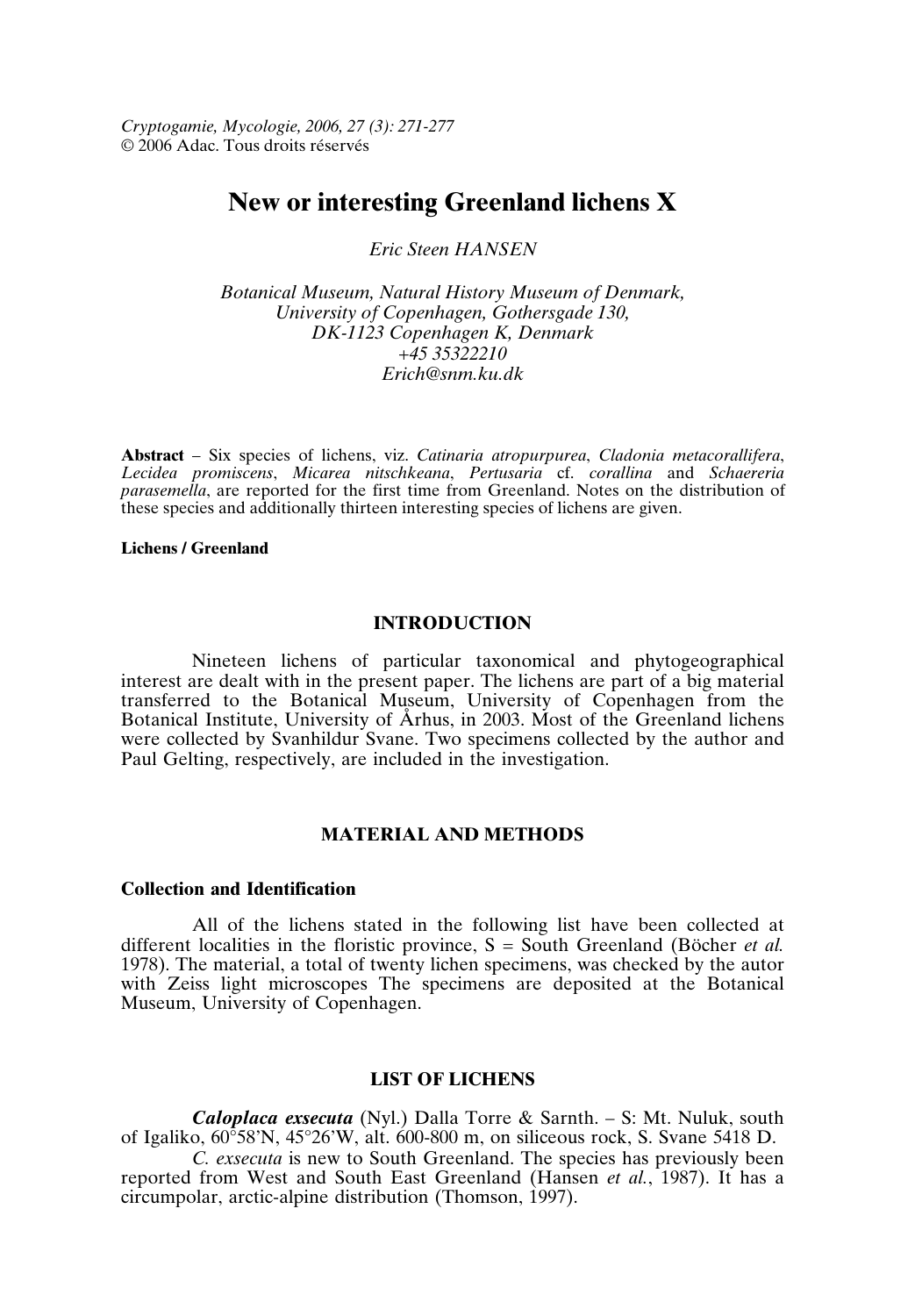272 E. S. Hansen



Fig. 1. The floristic provinces of Greenland according to Böcher *et al.* 1978 (N = North Greenland,  $NE = North$  East Greenland,  $CE = Central$  East Greenland,  $SE = South$  East Greenland,  $S =$  South Greenland,  $SW =$  South West Greenland,  $CW =$  Central West Greenland, NW = North West Greenland).

*Caloplaca phaeocarpella* (Nyl.) Zahlbr. S: Igaliko, 61°01'N, 45°26'W, alt. 0-100 m, on twig, S. Svane 5392 A.

*C. phaeocarpella* is new to South Greenland. It is widely distributed in Greenland (Hansen *et al.*, 1987). *C. phaecarpella* has a circumpolar, arctic distribution (Andreev *et al.*, 1996; Thomson, 1997).

*Catinaria atropurpurea* (Schaer.) Vezda & Poelt (= *Catillaria atropurpurea* (Schaer.) Th. Fr.) – S: Igaliko, 61°00'N, 45°25'W, 0-20 m, on twig, S. Svane 5429 B; Narssarssuaq, 61°11'N, 45°24'W, alt. 50 m, on twig, S. Svane 5326 C.

C. atropurpurea is new to Greenland. It has a circumpolar, arctic-alpine to temperate distribution (Thomson, 1997; Hafellner & Türk, 2001).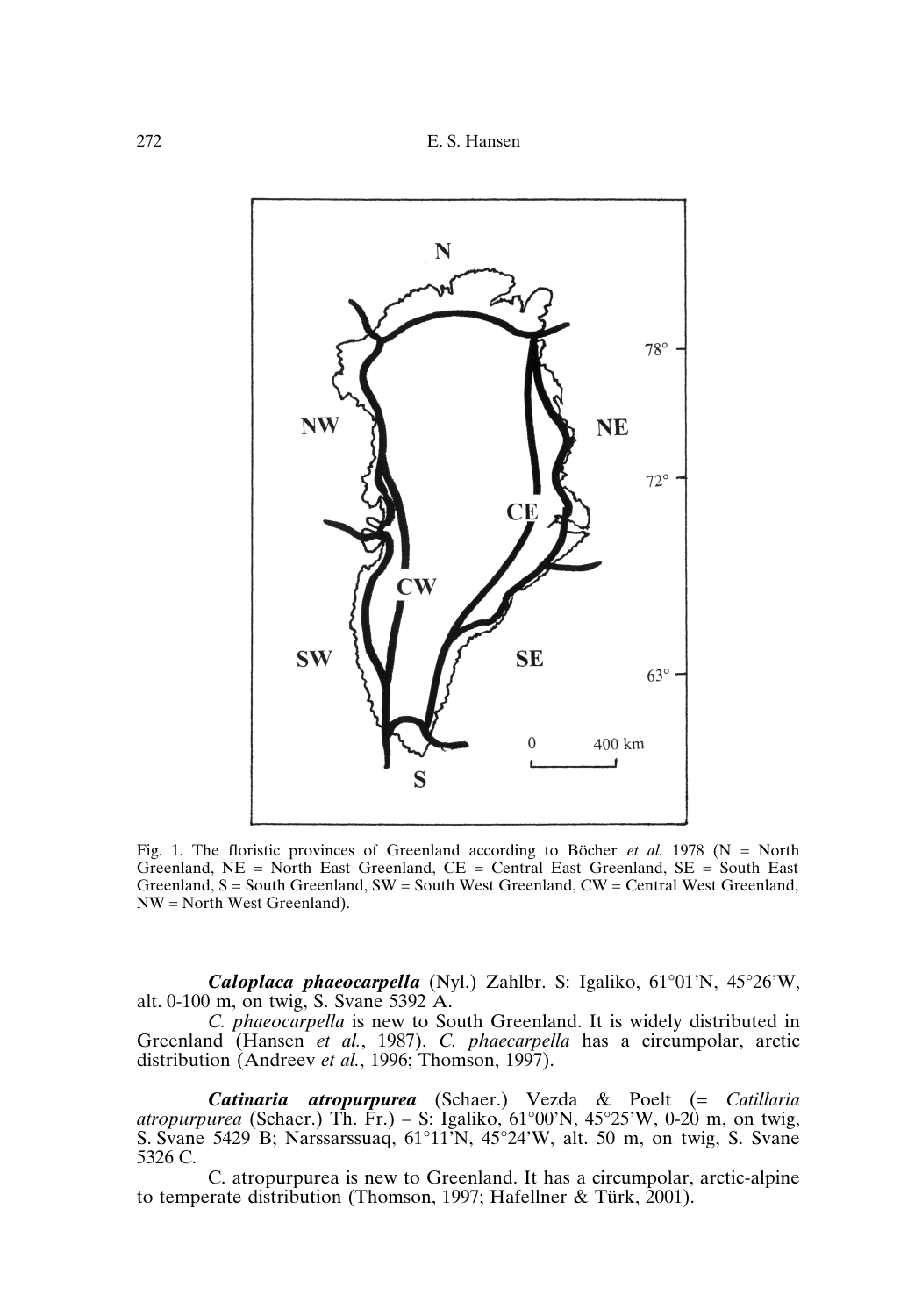*Cladonia luteoalba* Wheldon & A. Wilson – S: Nanortalik, 60°09'N, 45°15'W, on soil, E. S. Hansen 93160; Narssarssuaq, slope of Mt. Suluaraq, 61°10'N, 45°24'W, alt. 20-50 m, on soil in *Betula pubescens* scrub, S. Svane 5270 A.

*C. luteoalba* is new to South Greenland. It is widely distributed in Greenland, but is usually sparse at its localities (Hansen, 1986, 1995). The species is also known from North America, Europe, Russia, China, Japan and India (Stenroos, 1990; Esslinger & Egan, 1995; Zhurbenko *et. al.*, 2005).

*Cladonia metacorallifera* Asahina – S: Narsaq, Kvanefjeld, 60°58'N,  $46^{\circ}00'$ W, alt. 600 m, on soil rich in humus, S. Svane 5475 C.

*C. metacorallifera* is new to Greenland. The present specimen is sterile, but has distinct, yellowish cups, which are partly decorticate. Characteristic appressed squamules cover the basal part of the podetia. Thallus reacts  $PD - K$ and UV +. Accordingly the new Greenland specimen belong to v. *metacorallifera*. The taxon has a wide range and is known from North and South America, Europe, Russia and Japan (Thomson, 1997; Zhurbenko *et al.*, 2005).

*Cladonia symphycarpia* (Flörke) Fr. – S: Tasiusaq, 61°09'N, 45°38'W, alt. 0-200 m, on soil, S. Svane 5379 C.

*C. symphycarpia* is new to South Greenland. It has previously been reported from Disko (Hansen, 1983). A specimen of "*Cladonia dahliana* Kristinsson" (leg. H. B. Andersen; det. S. Svane) from Danmarks Ø in Central East Greenland probably belongs to this species, which is closely related to *C. cariosa* (Ach.) Spreng. *C. symphycarpia* has a circumpolar, arctic-alpine to temperate distribution (Thomson, 1997; Zhurbenko *et al.*, 2005).

*Collema fuscovirens* (With.) J. R. Laundon (= *C. tuniforme* (Ach.) Ach., *C. furvum* (Ach.) DC.) – S: Narssarssuaq, 61°11'N, 45°24'W, alt. 50 m, on rock near lake, S. Svane 5332 C.

*C. fuscovirens* is new to South Greenland. It has previously been reported from Greenland (Degelius, 1954; Thomson, 1997). A specimen collected by P. Gelting at Østerdalspassagen, Godhavn, Disko probably also belongs to this taxon. *C. fuscovirens* has a circumpolar, arctic-alpine distribution.

*Lecania subfuscula* (Nyl.) S. Ekman (= *Bacidia subfuscula* (Nyl.) Th. Fr.) – S: Tasiusaq,  $61^{\circ}09^{\circ}$ N,  $45^{\circ}38^{\circ}$ W, alt. 0-200 m, on twig, S. Svane 5378 A.

*L. subfuscula* is new to South Greenland. It has previously been reported from West Greenland (Branth & Grønlund, 1888; Lynge, 1937). However, the Greenland material of *L. fuscula is* very heterogenous. Particularly the older collections growing on bone are in need of revision. The species has a circumpolar, arctic distribution (Esslinger & Egan, 1995; Andreev *et al.*, 1996; Thomson, 1997).

*Lecidea promiscens* Nyl. – S: Mt. Nuluk, south of Igaliko, 60°58'N, 45°26'W, alt. 600-800 m, on siliceous rock, S. Svane 5418 A.

*L. promiscens* is new to Greenland. It has a wide circumpolar, arcticalpine distribution and its range extends so far as southern Europe and Afghanistan (Andreev *et al.*, 1996; Thomson, 1997). L. promiscens is very close to *L. promiscua* Nyl. and *L. auriculata* Th. Fr.

*Lecidella carpathica* Körb. (= *Lecidea carpathica* (Körb.) Szatala, *L. latypiza* auct., L. evansii H. Magn.) – S: Igaliko, 61°00'N, 45°25'W, alt. 0-20 m,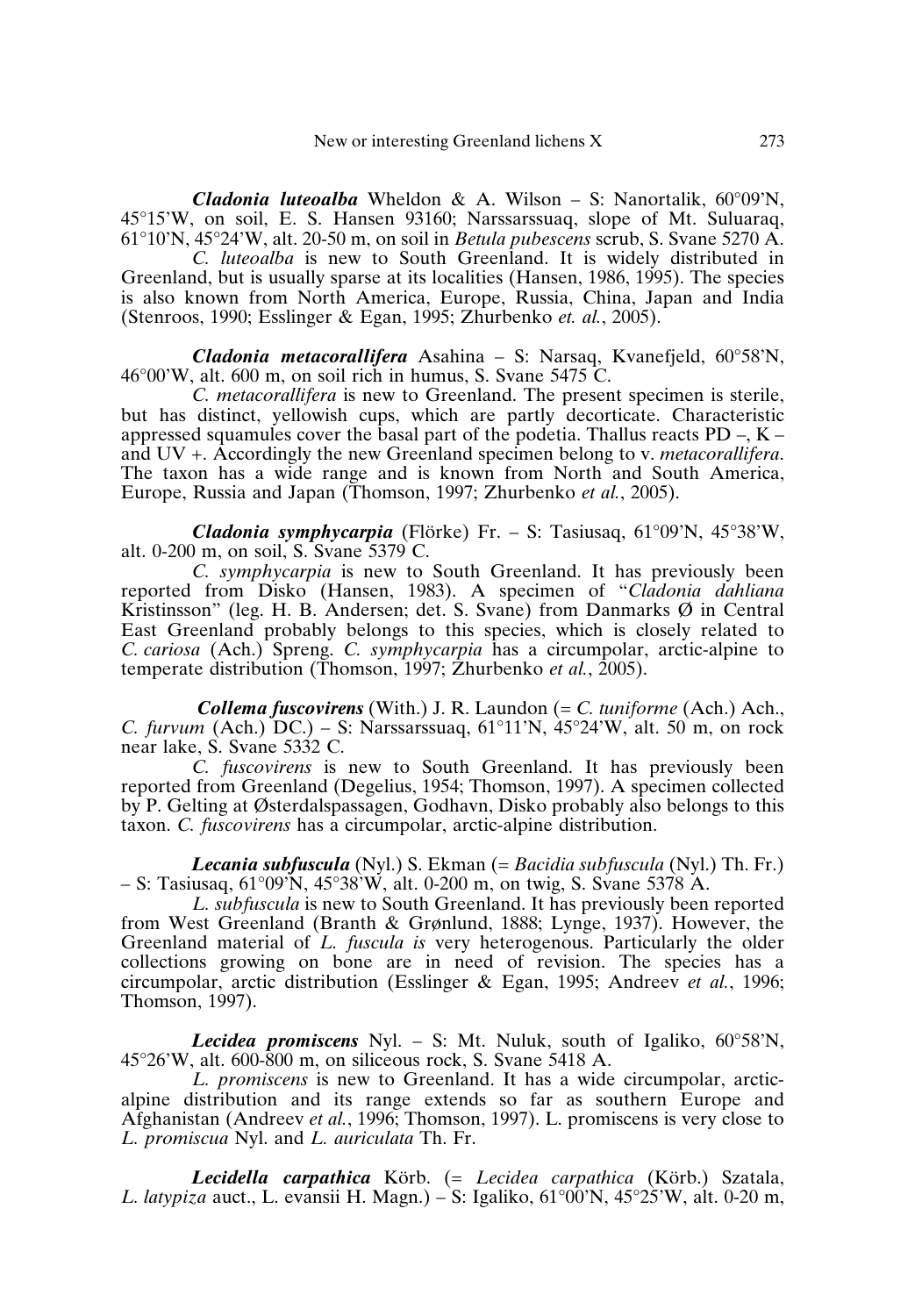on siliceous rock, S. Svane 5434C; Umiusat, 61 11'N, 45 30'W, alt. 0 m, on siliceous rock together with *Umbilicaria torrefacta*, S. Svane 5386A.

*L. carpathica* is new to South Greenland. The species has previously been reported from Disko in West Greenland and Gletscher Sø in North Greenland (Alstrup *et al.*, 2000; Hansen, 2004a). It has a circumpolar, arctic-alpine, boreal and temperate distribution (Esslinger & Egan, 1995; Andreev *et al.*, 1996; Thomson, 1997). The present material has a distinct granular, yellowish thallus and numerous flat to convex apothecia.

*Lecidella wulfenii* (Hepp) Körb. (= *Lecidea wulfenii* (Hepp) Arnold) – S: Narsaq, Kvanefjeld, 60°58'N, 46°00'W, alt. 600 m, on mosses, S. Svane 5476 C; Tasiusaq, 61°09'N, 45°38'W, alt. 0-200 m, on mosses, S. Svane 5382 D.

*L. wulfenii* is new to South Greenland. According to the many plants the species must be very common here just as elsewhere in Greenland (Lynge, 1937, 1940; Alstrup *et al.*, 2000; Hansen, 2002a). It has a circumpolar, arctic-alpine distribution (Thomson, 1997).

*Micarea incrassate* Hedl. – S: Mt. Nuluk, south of Igalika, 60°58'N, 45°26'W, alt. 600-800 m, among mosses on soil, S. Svane 54 16 D.

*M. incrassate* is new to South Greenland. It is common on Disko in West Greenland and has also been reported from East Greenland (Thomson, 1997; Alstrup *et al.*, 2000; Hansen, 2002b). *M. incrassate* has a circumpolar, arctic-alpine distribution and belongs to the group of bipolar lichens (Coppins, 1983).

*Micarea nitschkeana* (J. Lahm ex Rabenh.) Harm. (= *Bacidia nitschkeana* (J. Lahm ex Rabenh.) Zahlbr. – S: Igaliko, 61°00'N, 45°25'W, alt. 0- 20 m, on twig, S. Svane 5429 A.

*M. nitschkeana* is new to Greenland. The species is widely distributed in Europe including the Alps. In addition it is known from California (Nimis, 1993). The present specimen has numerous apothecia. The spores are 2-4-celled. Thallus is poorly developed.

*Mycobilimbia tetramera* (De Not.) Vitik. *Et al.* (= *M. obscurata* (Sommerf.) Rehm) – S: Mt. Nuluk, south of Igaliko,  $60^{\circ}58^{\prime}N$ ,  $45^{\circ}27^{\prime}W$ , alt. 400-600 m, on moss, S. Svane 5412 A; Tasiusaq, dry hill south of the settlement, 61°09'N, 45°38'W, 0-200 m, on moss, S. Svane 5384 D.

*M. tetramera* is new to South Greenland. Recently Hansen (2004b) outlined its distribution in and outside Greenland.

*Myxobilimbia microcarpa* (Th. Fr.) Hafellner (= *Bacidia microcarpa* (Th. Fr.) Lettau) – S: Mt. Nuluk, south of Igaliko,  $60^{\circ}58'N$ ,  $45^{\circ}27'W$ , alt. 400-600 m, on plant remains, S. Svane 5412 B.

*M. microcarpa* is new to South Greenland. The species has previously been reported from Kitsigsut and Blåfjeld (Disko) in South West Greenland (Lynge, 1937). It has a circumpolar, arctic-alpine to boreal distribution (Thomson, 1997; Hafellner & Türk, 2001).

*Pertusaria* cf. *corallina* (L.) Arnold – S: Narsaq, Kvanefjeld, 60°58'N, 46°00'W, alt. 600 m, on rock, S. Svane 5457 B.

*P. corallina* is new to Greenland. The occurrence of this common European lichen in the subarctic part of South Greenland is of great interest.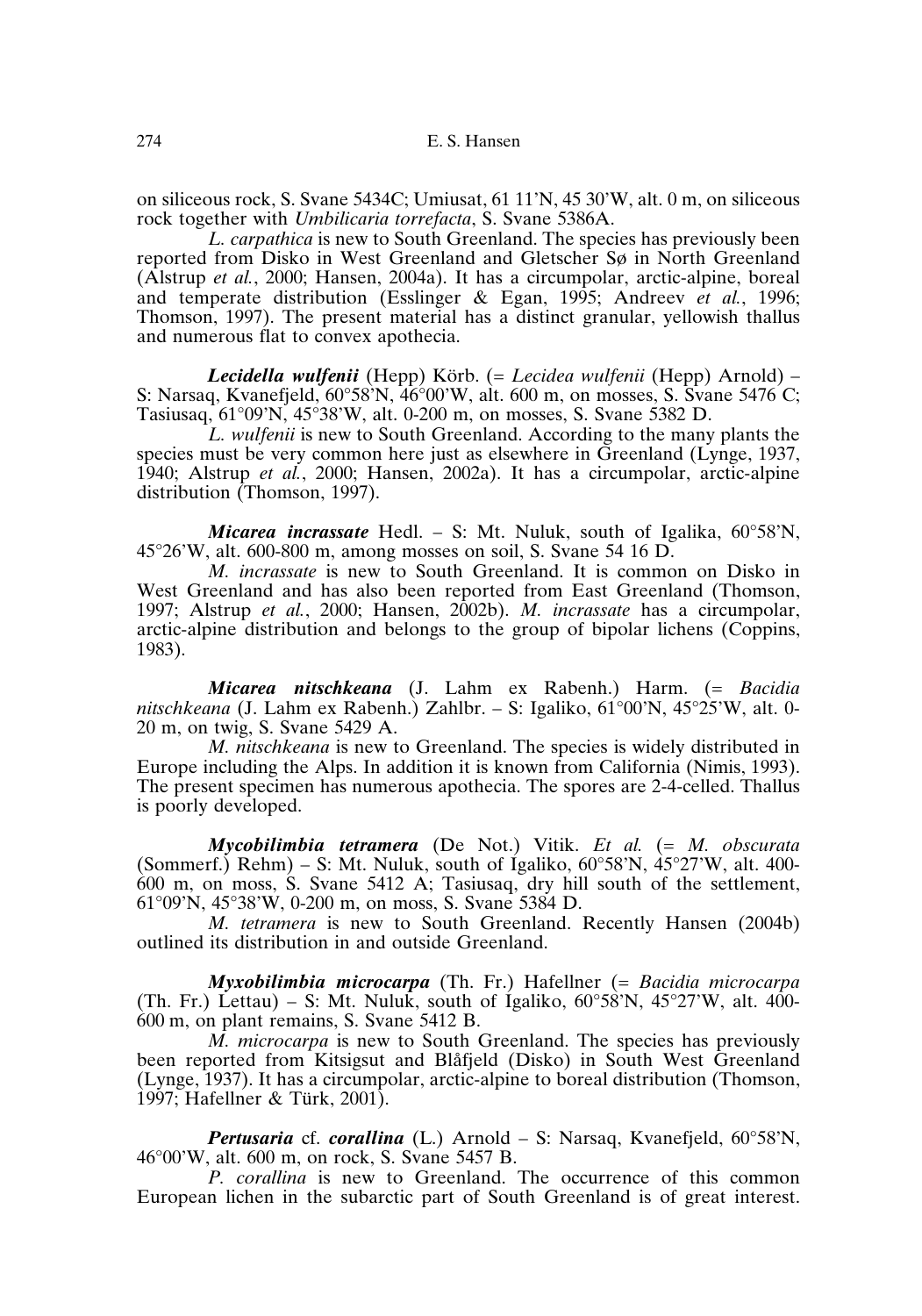However, the coralloid isidia of the present specimen is longer than usually seen in more southern material. No distinct Pd-reaction was found in the Greenland material.

*Polyblastia sendtneri* Kremp. – S: Narssarssuaq, valley at Kiattuut, 61°12'N, 45°20'W, alt. 40 m, on mineral soil, S. Svane 5341 G.

*P. sendtneri* is new to South Greenland. The species is common in more northern parts of Greenland (Hansen, 1986, 2001; Alstrup *et al.*, 2000). It has a circumpolar, arctic-alpine distribution (Nimis, 1993; Thomson, 1997). *P. sendtneri* is sometimes confounded with *P. terrestris* Th. Fr., but has smaller spores (15-30  $\times$  9-15 µm).

*Porina mammillosa* (Th. Fr.) Vain. (= *Segestria mammillosa* Th. Fr.) – S: Mt. Nuluk, south of Igaliko,  $60^{\circ}58^{\prime}\text{N}$ ,  $45^{\circ}26^{\prime}\text{W}$ , alt. 600-800 m, on plant remains, S. Svane 5416 G.

*P. mammillosa* is new to South Greenland. There are two previous reports of the species from Greenland (Branth & Grønlund, 1888); Alstrup, 1986). P. Eberlin collected the *P. mammillosa* at "Kekertatsiak" situated at the border between S. and S. E. Greenland during the famous umiak-expedition in 1883-85. The other Greenland specimen available are from Bjørneø north of Nuuk/ Godthåb. *P. mammillosa* has an arctic-alpine to boreal distribution (Esslinger & Egan, 1995; Nimis, 1993)

*Pyrenopsis rhodosticta* (Taylor) Müll. Arg. – S: Narsaq, Kvanefjeld, 60°58'N, 46°00'W, alt. 600 m, on siliceous rock, S. Svane 5463 D.

*P. rhodosticta* is probably very rare in Greenland. There are a few previous report of its occurrence in this area (Dahl, 1950; Thomson, 1997), but it they are somewhat dubious. Some superficially similar, but probably taxonomically different species have previously been included in a broad conception of "*P. rhodosticta*" (Purvis *et al.*, 1992; Santesson *et al.*, 2004). Further critical studies of these taxa are needed, before the total distribution of *P. rhodosticta* can be outlined.

*Schaereria parasemella* (Nyl.) Lumbsch (= *Hafellnera parasemella* (Nyl.) Houmeau & Cl. Roux) – S: Narssarssuag,  $61^{\circ}11'N$ ,  $45^{\circ}24'W$ , alt. 50 m, on sterile crustaceous lichen on wood, S. Svane 5325 B.

*S. parasemella* is new to Greenland. The species is also known from Alaska, Scandinavia, France and Russia (Clauzade & Roux, 1985; Andreev *et al.*, 1996; Thomson, 1997; Santesson *et al.*, 2004). It is sometimes mistaken with *Japewia tornoënsis* (Nyl.) Tønsberg, but has cylindrical asci and uniseriate, globose spores.

#### **CONCLUSION**

Part of the lichens dealt with in the present paper, for example, *Caloplaca phaeocarpella*, *Cladonia luteoalba*, *Micarea incrassate* and *Polyblastia sendtneri*, are more or less common in more northern parts of Greenland, but apparently have been neglected in South Greenland. Other species such as the six lichens that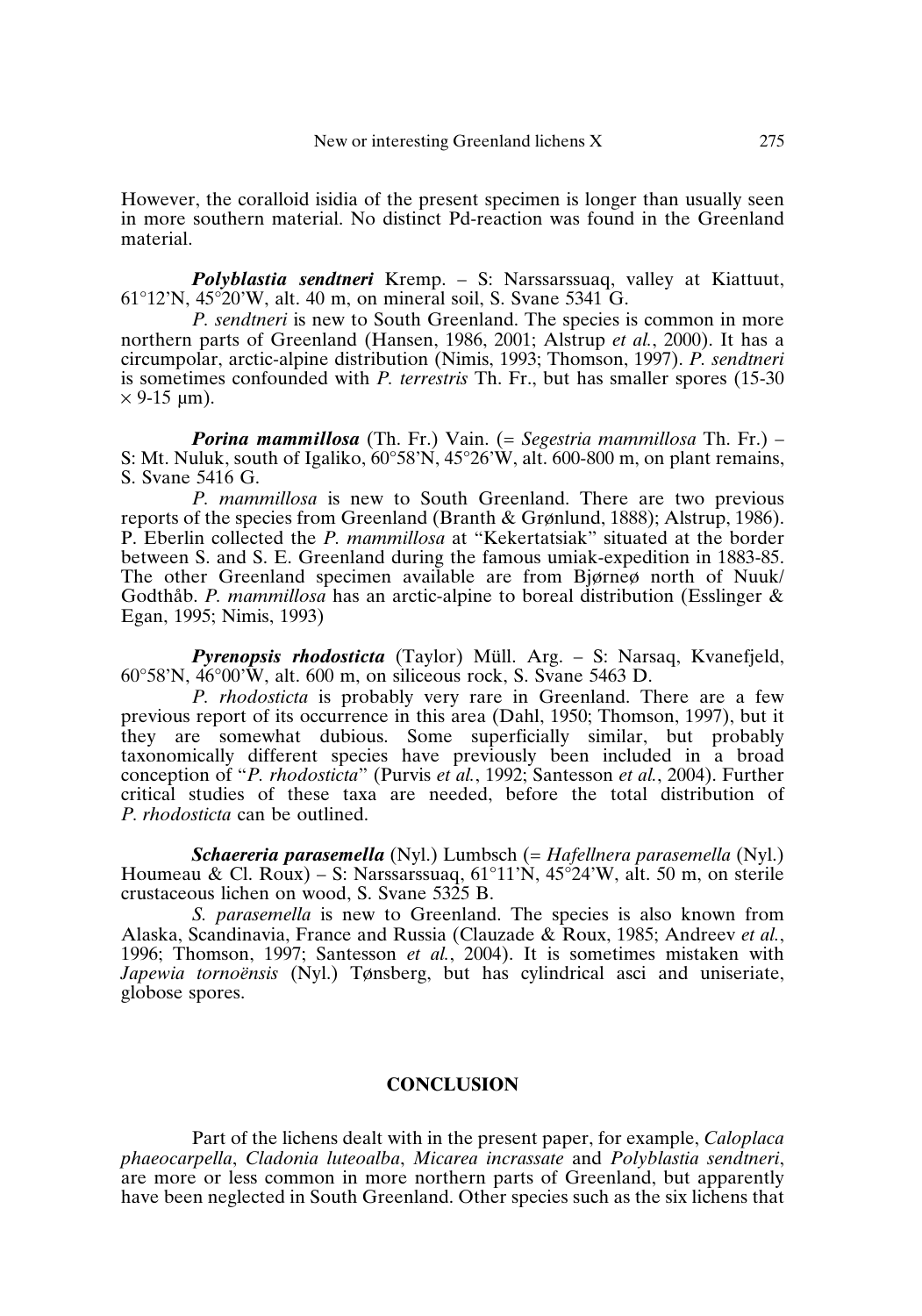are new to Greenland, but also *Porina mammillosa* and *Pyrenopsis rhodosticta*, are probably very rare in Greenland. Most of the listed lichens have a circumpolar, arctic-alpine distribution, which as regards some species, for example, *Candelariella xanthostigma*, *Catinaria atropurpurea* and *Mycobilimbia hypnorum*, ranges into boreal and even temperate areas. The total distribution of, for example, *Pyrenopsis rhodosticta*, is partly unknown.

**Acknowledgements.** The board of the Botanical Institute, University of Århus, and Svanhildur Svane are thanked for forwarding the extensive lichen collections to the Botanical Museum in Copenhagen.

#### **REFERENCES**

- ALSTRUP V., 1986 Contributions to the lichen flora of Greenland. *International Journal of Mycology and Lichenology* 3 (1): 1-16.
- ALSTRUP V., HANSEN E. S., & DANIELS F. J. A., 2000 Lichenized, lichenicolous and other fungi from North and North-East Greenland. *Folia Cryptogamica Estonica* 37: 1-20
- ANDREV M., KOTLOV Y., & MAKAROVA I., 1996 Checklist of Lichens and Lichenicolous Fungi of the Russian Arctic. *Bryologist* 99 (2): 137-169.
- BRANTH J. S. D. & GRØNLUND C., 1888 Grønlands Lichen-Flora. *Meddelelser om Grønland* 3: 449-513.
- BÖCHER T. W., FREDSKILD B., HOLMEN K. & JAKOBSEN K., 1978 *Grønlands Flora*. P. Haase & Søns Forlag. Copenhagen.326 pp.
- CLAUZADE G. & ROUX C., 1985 *Likenoj de oksidenta Europo. Illustrita Determinlibro*. Royan. 893 pp.
- COPPINS B. J., 1983 A taxonomic study of the lichen genus Micarea in Europe. *Bull. Brit. Mus.(Nat. Hist.)* 11 (2): 17-214.
- DAHL E., 1950 Studies in the macrolichen flora of South West Greenland. *Meddelelser om Grønland* 150 (2): 1-176.
- DEGELIUS G., 1954 The lichen genus Collema in Europe. *Symbolae Botanicae Upsaliensis* 13 (2): 1-499.
- ESSLINGER T. L. & EGAN R. S., 1995 A Sixth Checklist of the Lichen-forming, Lichenicolous, and Allied Fungi of the Continental United States and Canada. *Bryologist* 98 (4): 467-549.
- HAFELLNER J. & TÜRK R., 2001 Die lichenisierten Pilze Österreich eine Checkliste der bisher nachgewiesenen Arten mit Verbreitungsangaben. *Stapfia* 76: 1-167.
- HANSEN E. S., 1983 Additions to the lichen flora of Greenland. *Mycotaxon* 18: 483-494.
- HANSEN E. S., 1986 New or interesting Greenland lichens III. *Mycotaxon* 26: 173-186.
- HANSEN E. S., 1995 *Greenland Lichens*. Atuagkat, Rhodos and Danish Polar Center. Copenhagen. 124 pp.
- HANSEN E. S., 2001 Lichens and lichenicolous fungi from Washington Land, western North Greenland. *Folia Cryptogamica Estonica* 38: 1-8.
- HANSEN E. S., 2002a Lichens from Inglefield Land, NW Greenland. *Willdenowia* 32: 105-125.
- HANSEN E. S., 2002b Lichens from Ammassalik Ø, Southeast Greenland. *Folia Cryptogamica Estonica* 39: 3-12.
- HANSEN E. S., 2004a Notes on some new and interesting Greenland lichens VI. *Graphis Scripta* 15 (1-2): 1-6.
- HANSEN E. S., 2004b New or interesting Greenland lichens VII. *Cryptogamie, Mycologie* 25 (1): 83-90.